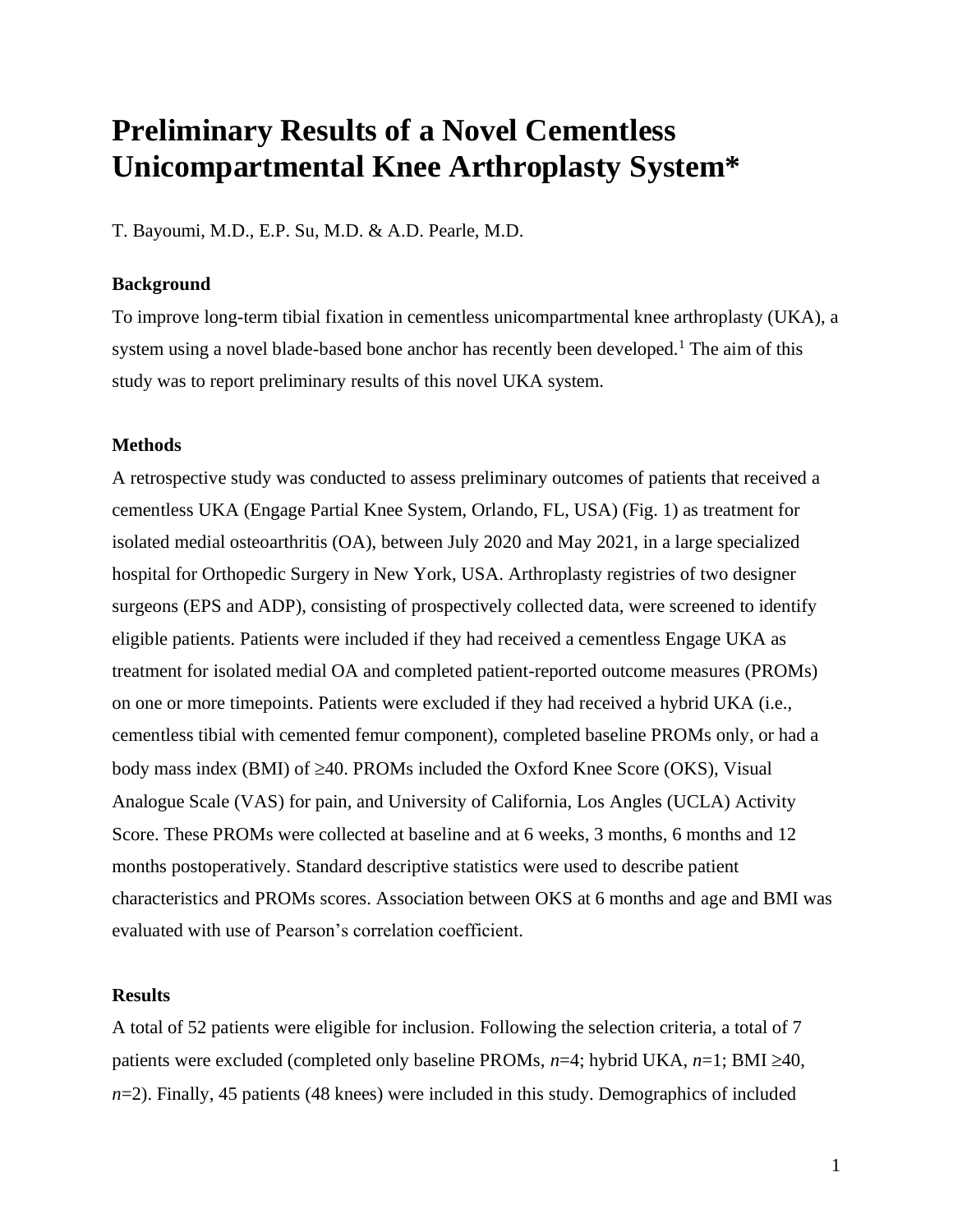patients are presented in Table 1. One patient was revised to total knee arthroplasty at 8 months for progressive pain due to tibial implant malposition. PROMs scores of patients with UKA in situ are displayed in Table 2. Mean baseline and 6 months postoperative OKS were  $27.4 \pm 7.3$ and 37.1  $\pm$  6.8, respectively (Fig.2A). Patients reported a mean baseline VAS of 5.8  $\pm$  1.8 and mean 6-months postoperative VAS of  $2.3 \pm 1.2$  (Fig. 2B). Mean UCLA activity score was  $5.4 \pm$ 2.0 at baseline and  $6.4 \pm 1.7$  at 6 months postoperatively (Fig. 2C). There was no association found between age and 6-months OKS ( $r= 0.0$ ,  $p= 0.998$ ), or between BMI and 6-months OKS  $(r=-0.481, p=0.635)$  (Fig. 3).

#### **Conclusions**

The preliminary results presented in this study demonstrate a promising trend in early functional outcomes following a novel system for cementless UKA in patients with isolated medial OA. Nonetheless, no hard conclusions can be drawn from these preliminary results until longer-term follow-up is completed.

| Variable           | Mean $\pm$ SD or <i>n</i> (%) |
|--------------------|-------------------------------|
| Age, y             | $60.0 \pm 6.3$                |
| Male               | 36(80)                        |
| <b>BMI</b>         | $28.1 \pm 4.1$                |
| ASA classification |                               |
| I                  | 5(10)                         |
| $\mathbf{I}$       | 42 (88)                       |
| Ш                  | 1(2)                          |
| IV                 | 0                             |
| Right knee         | 26(54)                        |
| <b>Bilateral</b>   | 3(6)                          |

**Table 1.** Patient demographics (*n*=45)

Patient demographics are presented as mean  $\pm$  standard deviation (SD) or in numbers and frequencies (%). BMI, body mass index; ASA, American Society of Anesthesiologists.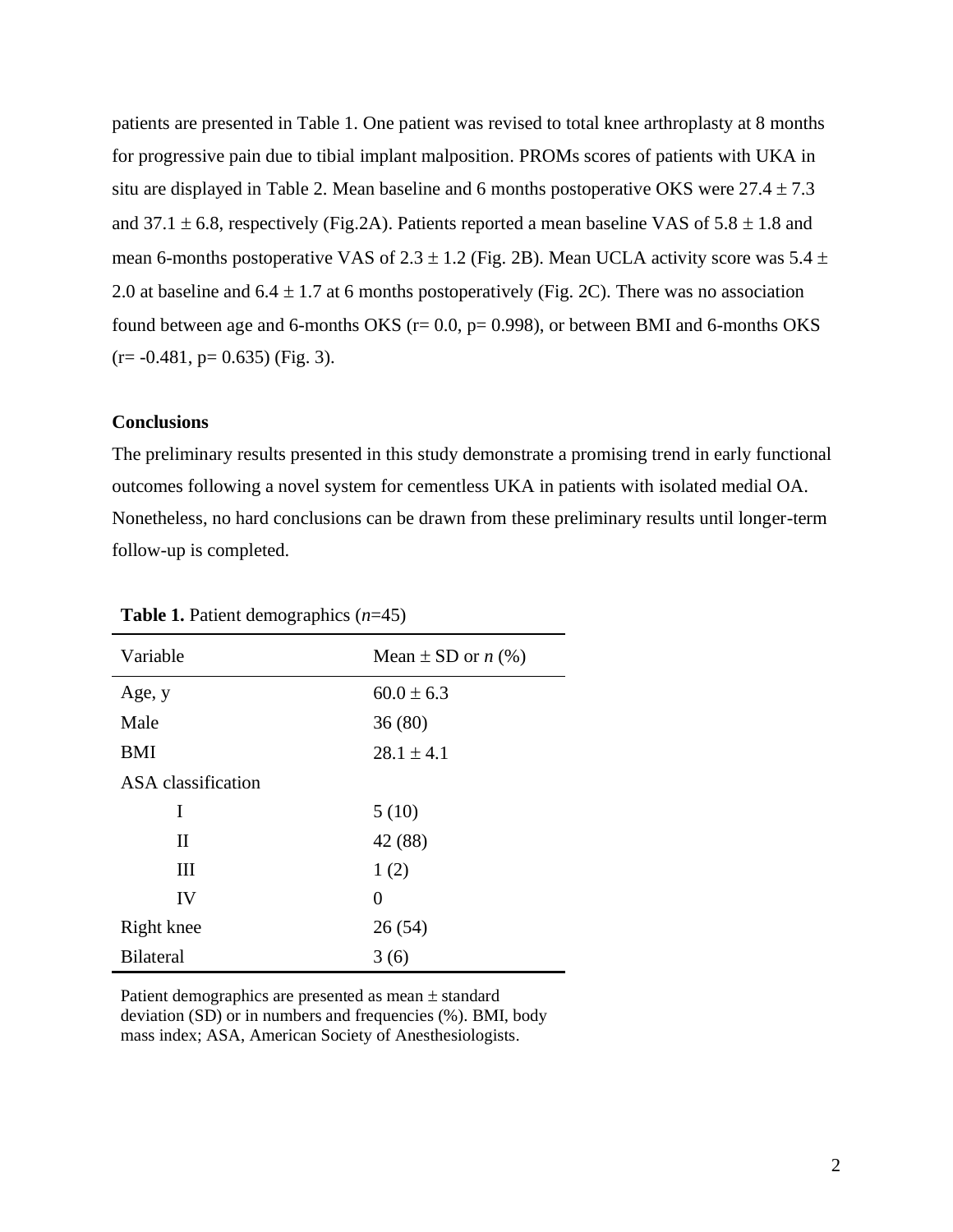|            | Outcome <i>n</i> Baseline <i>n</i> 6w                                                    |  | $n \quad 3m$ | $n = 6m$ | $n \quad 12m$ |
|------------|------------------------------------------------------------------------------------------|--|--------------|----------|---------------|
| OKS        | 28 27.4 ± 7.3 35 32.5 ± 8.6 37 35.5 ± 7.4 26 37.1 ± 6.8 8 40.5 ± 6.7                     |  |              |          |               |
| <b>VAS</b> | 29 $5.8 \pm 1.8$ 36 $2.9 \pm 1.8$ 37 $2.5 \pm 1.7$ 26 $2.3 \pm 1.2$ 6 $0.8 \pm 0.4$      |  |              |          |               |
|            | UCLA 29 $5.4 \pm 2.0$ 36 $5.2 \pm 1.8$ 37 $5.8 \pm 1.7$ 26 $6.4 \pm 1.7$ 7 $6.6 \pm 1.4$ |  |              |          |               |

**Table 2.** Mean patient-reported outcomes after cementless unicompartmental knee arthroplasty

Patient-reported outcomes of patients with a cementless unicompartmental knee arthroplasty in situ are presented as mean  $\pm$  standard deviation at baseline and at 6 weeks, 3 months, 6 months and 12 months followup. OKS, Oxford Knee Score; VAS, Visual Analogue Scale for pain; UCLA, University of California, Los Angles Activity score.



Figure 1. Preoperative radiograph of a left knee with isolated medial osteoarthritis (A). Postoperative radiograph of the same knee 2 months postoperatively following cementless unicompartmental knee arthroplasty (B).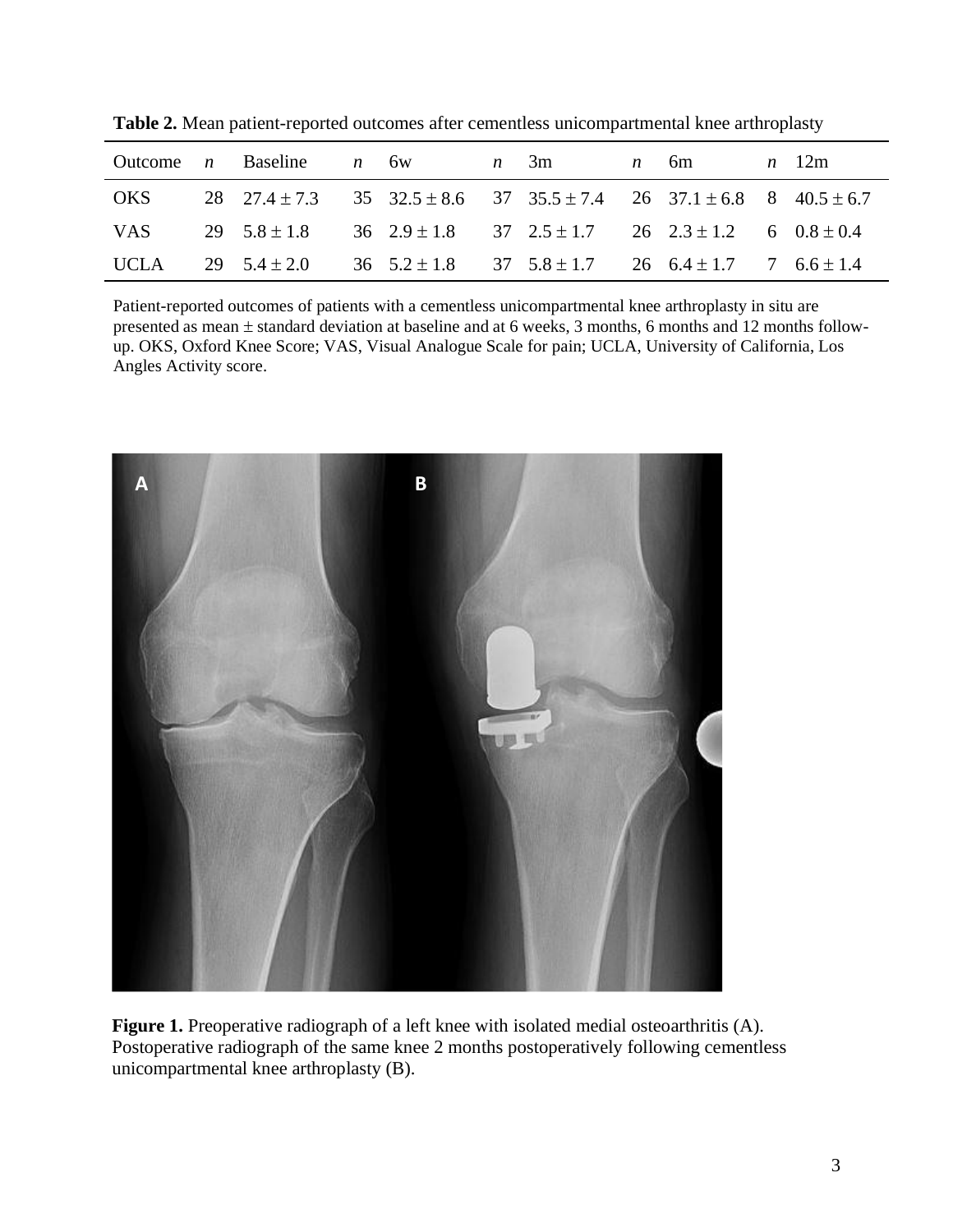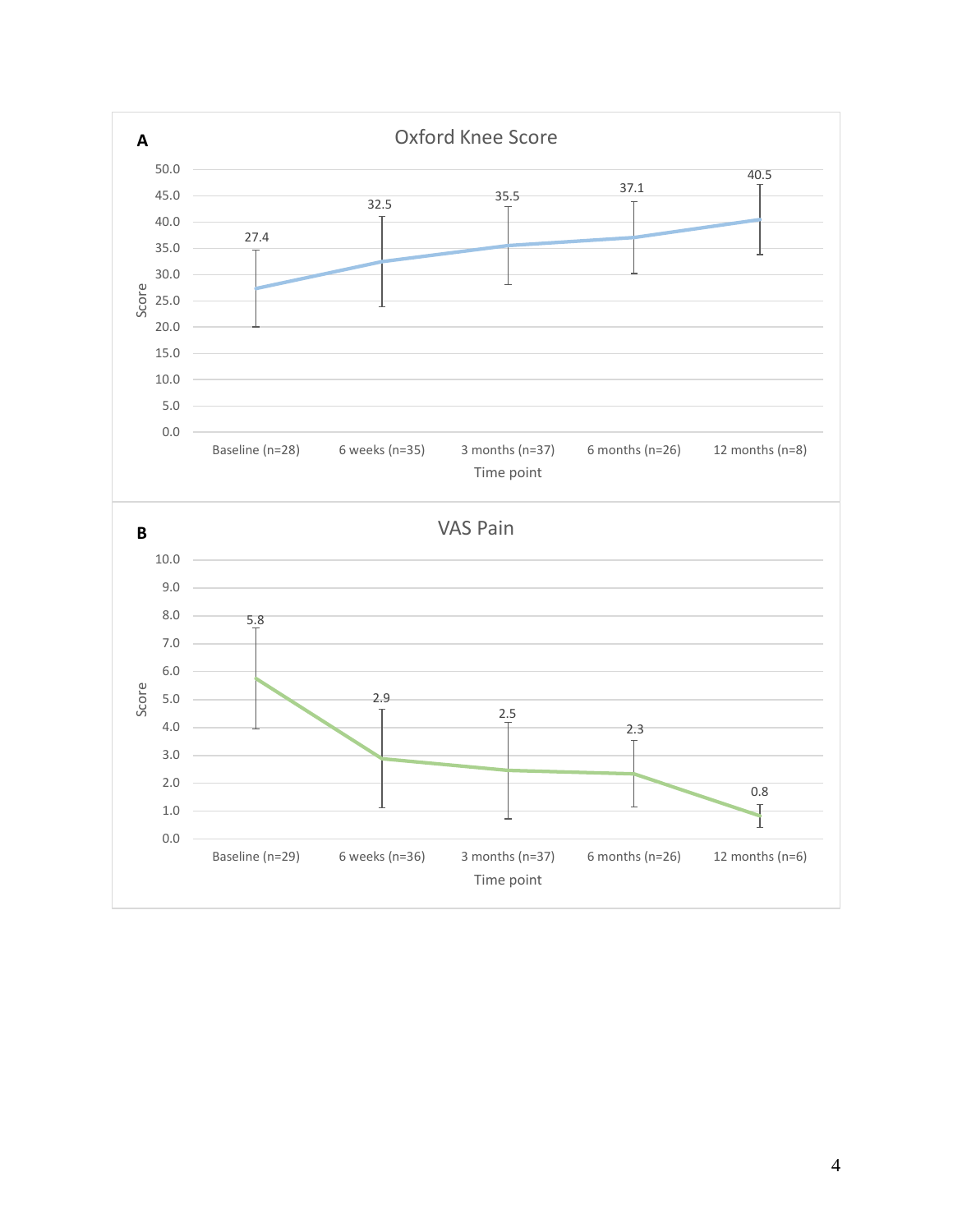

Figure 2. Mean results over time in Oxford Knee Score (A), VAS (B) and UCLA Activity Score (C). VAS, Visual Analogue Scale for pain; UCLA, University of California, Los Angles.